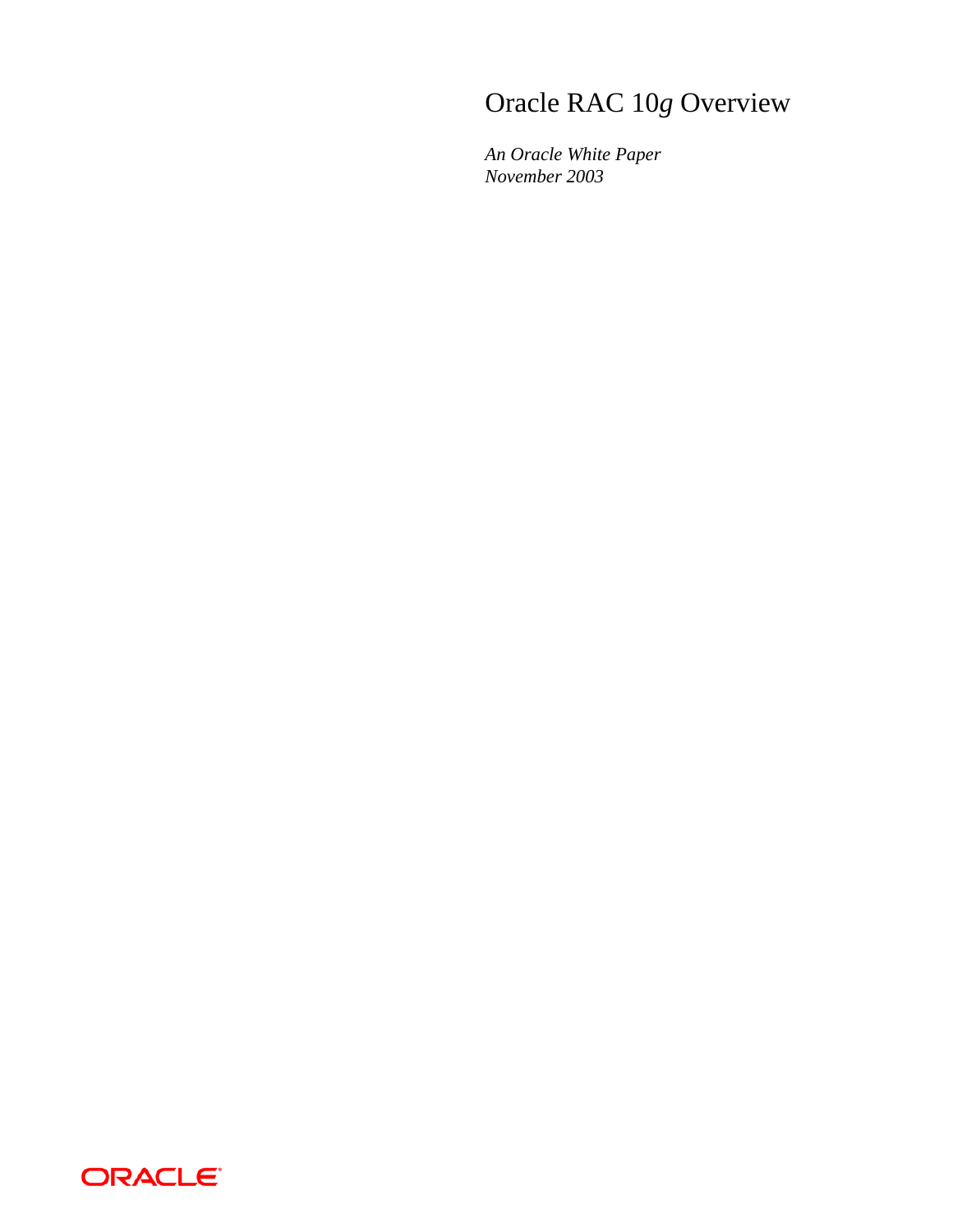# **TABLE OF CONTENTS**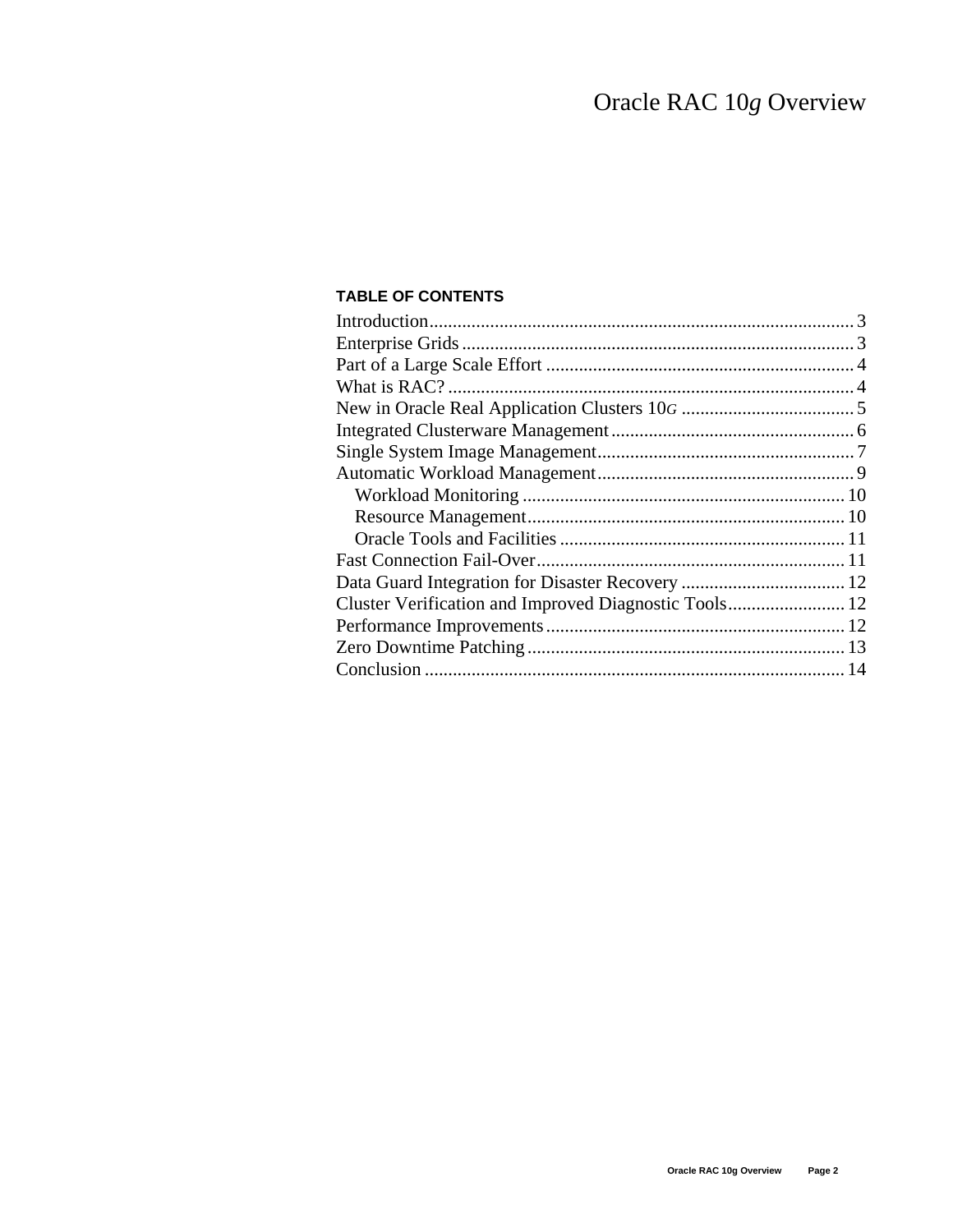#### **INTRODUCTION**

Oracle Real Application Clusters (RAC) 10*g* is all about management. Management improvements in Oracle RAC 10*g* and in Oracle Database 10*g* itself dramatically reduce administration costs and provide new levels of flexibility that make business more adaptive, proactive, and agile. Oracle RAC 10g serves as a key foundation technology for enterprise Grids. Oracle Database 10*g* lowers the remaining barriers that have hindered the ubiquitous adoption of Oracle RAC technology, enabling the goal of "RAC for everyone".

#### **ENTERPRISE GRIDS**

Today, businesses are putting IT organizations under tremendous pressure to deliver the highest quality of service, in terms of maximum availability and scalability, at the lowest possible cost, and at the highest level of efficiency and flexibility. In short, IT is being asked to do much, much more with much, much less.

Enterprise Grids make these seemly impossible challenges achievable. Enterprise Grids, made up of large configurations of very low cost, commodity clusters, dramatically reduce the cost of computer hardware. Oracle RAC technology enables this low-cost hardware platform to deliver the highest quality of service that rivals and exceeds the levels of availability and scalability achieved by the most expensive, mainframe SMP computers. By dramatically reducing administration costs and providing new levels of administration flexibility, Oracle is enabling the enterprise Grid environment.

The enterprise Grid will have a profound impact, enabling business to be more adaptive, proactive, and agile. As enterprise Grids, data centers will have the ability to change their personality dynamically to meet the changing demands of business at each moment in time - just in time. Application workloads will be managed as services that must meet defined levels of quality. Processing resources and storage will be allocated to services in a fluid fashion to ensure that those quality levels are maintained. Each processing node or storage component in the Grid can change its individual personality almost instantaneously without any downtime for any application.

**Oracle RAC 10g serves as a key foundation technology for enterprise Grids and lowers the remaining barriers that have hindered the ubiquitous adoption of Oracle RAC technology, enabling the goal of "RAC for everyone".** 

**As enterprise Grids, data centers will have the ability to change their personality dynamically to meet the changing demands of business at each moment in time - just in time.**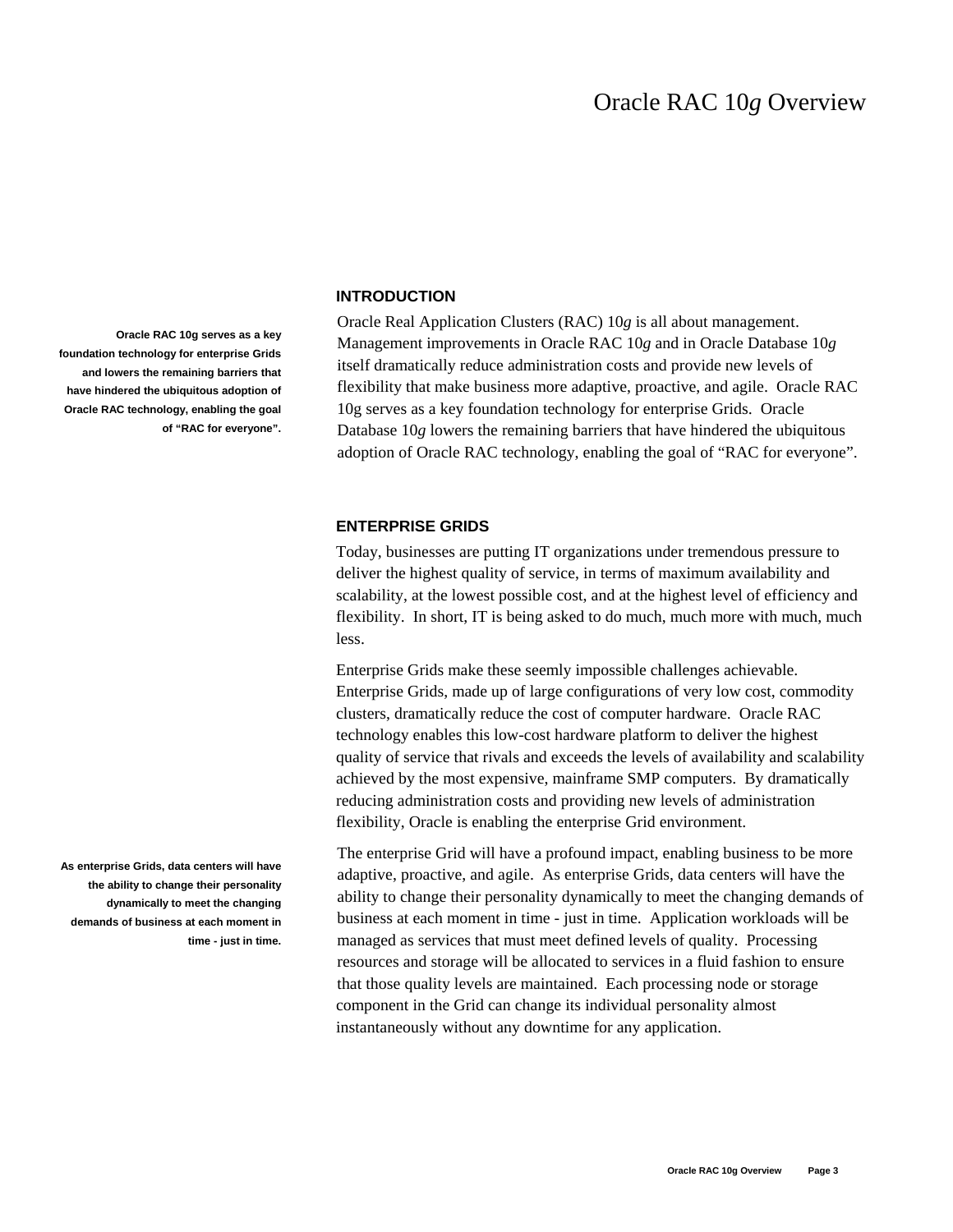#### **PART OF A LARGE SCALE EFFORT**

The Oracle RAC 10*g* focus on manageability is part of a much larger Oracle Database effort. This effort began with the Oracle9*i* Database release where half of the operational cost of administering the Oracle Database was eliminated through improved management functions. This effort continues with Oracle Database 10*g* where the goal is to reduce the remaining database administration time and effort in half again. All of these enhancements directly improve the manageability of Oracle RAC environments because RAC is an integral component of the database.

A particularly significant achievement of this effort has been the success in automating many of Oracle's most advanced and unique technologies. It is easy to make functionality simple to use when the functionality is simplistic and of limited capability. The true challenge comes in making the most advanced capabilities work "out of the box" for everyone, every time. Major functional areas of Oracle's most advanced and unique technology have been totally automated, including:

- *Rollback Segment Management.* Rollback segments, which give the Oracle Database its unique ability to efficiently support mixed OLTP/DSS workloads, were difficult to administer but now require no tuning.
- *Backup & Recovery Management.* The Oracle Database's industry leading backup and recovery capabilities are now fully automated by Oracle Recovery Manager.
- *Memory Buffer Management.* The Oracle Database's sophisticated mechanism of both private area and shared global area memory buffers are a key enabler of Oracle's record setting scalability and performance. They now require no tuning.
- *Storage Management.* The Oracle Automatic Storage Manager 10*g* completely eliminates the need for I/O tuning by automatically balancing data placement across disks for optimal performance

#### **WHAT IS RAC?**

Oracle RAC enables the Oracle Database to run real applications on clusters. By real applications we mean that RAC supports mainstream business applications of all kinds. This includes popular packaged products such as SAP, PeopleSoft and Oracle E\*Business Suite, as well as in-house developed applications. It includes both OLTP and DSS. And, it includes Oracle's unique ability to effectively support mixed OLTP/DSS environments. Oracle is

**Oracle RAC enables the Oracle Database to run mainstream business applications of all kinds on clusters including popular packaged products, in-house developed applications, and both OLTP and DSS.**

**The Oracle RAC 10***g* **focus on manageability is part of a much larger Oracle Database effort that began with**  *Oracle9i* **and continues with Oracle** 

**Database 10***g***.**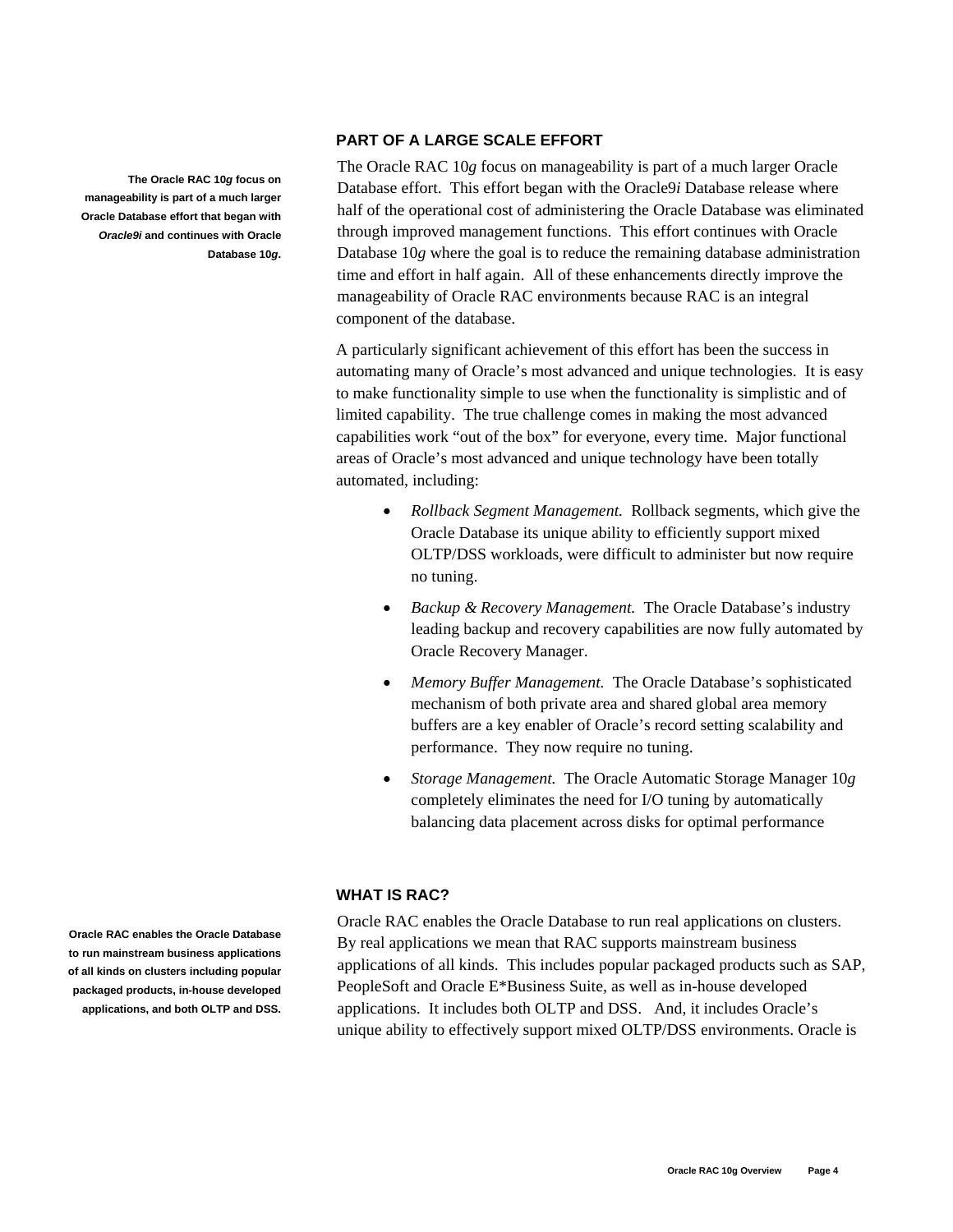**Oracle RAC running on a cluster provides Oracle's highest level of capability in terms of availability, scalability, and lowcost computing.** 

**Other database software that claims to run on clusters requires that the database data be partitioned. This is just not a practical possibility for real applications.**  the only open systems database with this capability.

Oracle RAC running on a cluster provides Oracle's highest level of capability in terms of availability, scalability, and low-cost computing. If a node in the cluster fails, Oracle continues running on the remaining nodes. If more processing power is needed, new nodes can be easily added to the cluster. To keep costs low, even the highest-end systems can be built out of small, very low cost clusters made from standardized, commodity parts.

Oracle's key innovation is a technology called cache fusion, originally developed for Oracle9*i* Real Application Clusters. Cache fusion enables nodes on a cluster to synchronize their memory caches efficiently using a high-speed cluster interconnect so that disk I/O is minimized. The key, though, is that cache fusion enables shared access to all the data on disk by all the nodes on the cluster. Data does not need to be partitioned among the nodes. Oracle is the only open systems database with this capability.

Other database software that claims to run on clusters requires that the database data be partitioned. This is just not a practical possibility for real applications with complex data structures. It also makes changes to cluster systems all but impossible. If you add or remove nodes or storage resources the data needs to be totally re-partitioned.

Oracle RAC enables enterprise Grids. These are the data centers of the future. Enterprise Grids are built out of large configurations of standardized, commodity-priced components: processors, network, and storage. Oracle RAC's cache fusion technology provides the highest levels of availability and scalability. Oracle Database 10*g* and Oracle RAC 10*g* dramatically reduce operational costs and provide new levels of flexibility so that systems become more adaptive, proactive, and agile. Dynamic provisioning of nodes, storage, CPUs, and memory allow service levels to be easily and efficiently maintained while lowering cost still further through improved utilization.

# **NEW IN ORACLE REAL APPLICATION CLUSTERS 10***G*

The following are the key goals for Oracle RAC 10*g*. We will be discussing each of these in more detail below.

- Elimination of the need for  $3<sup>rd</sup>$  party software components that add significantly to the complexity and cost of cluster environments by providing a full stack Oracle solution. Oracle RAC 10*g* integrated clusterware is discussed below. The other major component of this effort, Automatic Storage Manager, is discussed in other Oracle whitepapers.
- Management of cluster environments as a single, integrated system image.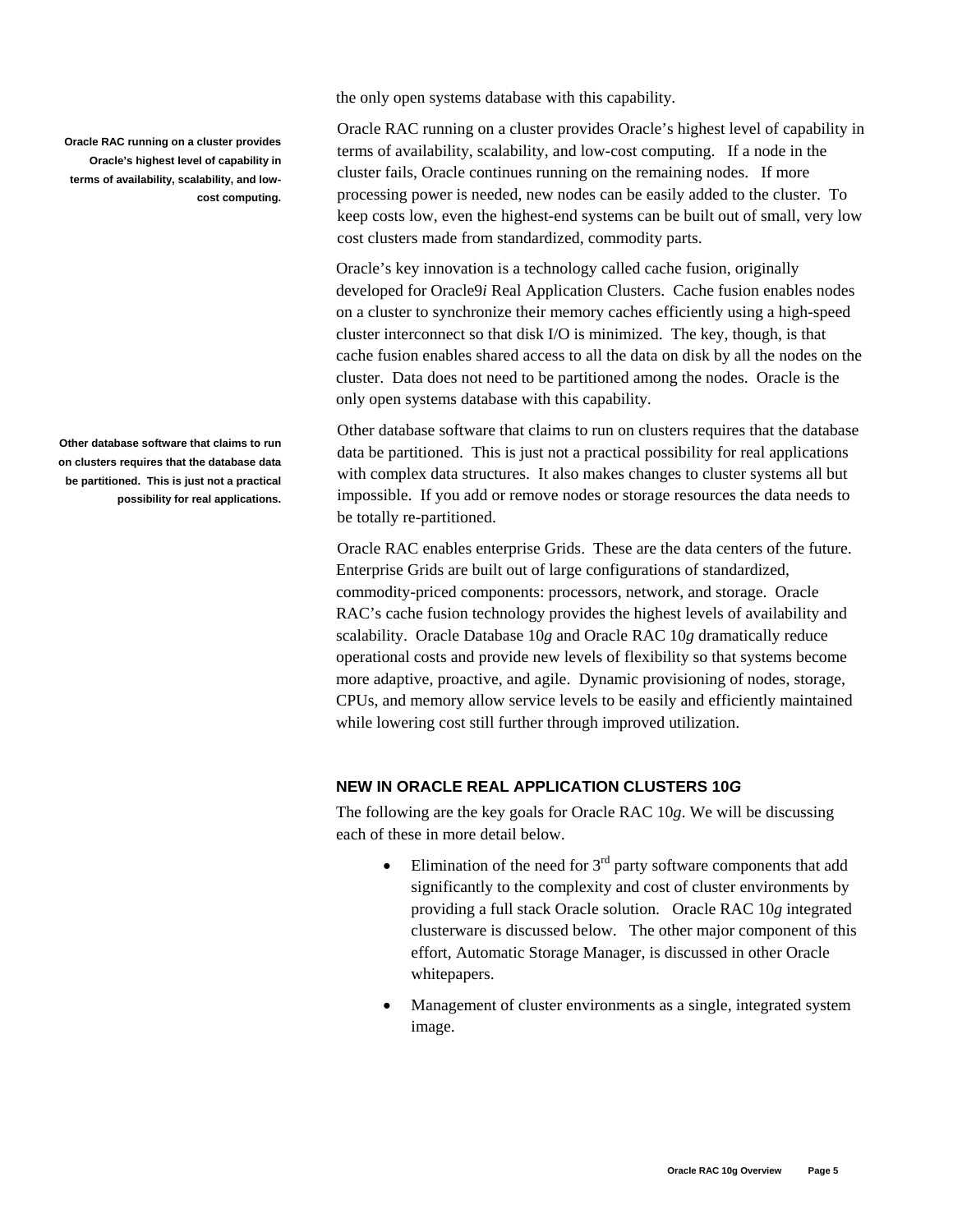- Automation of key functions such as workload management that previously had to be done manually.
- Improved integration with all other Oracle features and functions so that they fully and transparently support RAC environments.
- New and improved tools to verify the correctness of cluster configurations and help pinpoint the source of problems quickly.
- Performance improvements that will benefit many applications.
- Zero downtime patches for Oracle RAC cluster environments.

# **INTEGRATED CLUSTERWARE MANAGEMENT**

Oracle RAC 10*g* offers a complete, integrated clusterware management solution on all platforms Oracle Database 10*g* runs on. This clusterware functionality includes mechanisms for cluster connectivity, messaging and locking, cluster control and recovery, and a workload management framework (discussed below). No 3<sup>rd</sup> party clusterware management software need be purchased. Oracle will, however, continue to support select  $3<sup>rd</sup>$  party clusterware products on specified platforms.



Figure 1. Integrated clusterware management in Oracle RAC 10g

**Oracle RAC 10***g* **offers a complete, integrated clusterware management solution on all platforms Oracle Database 10***g* **runs on.**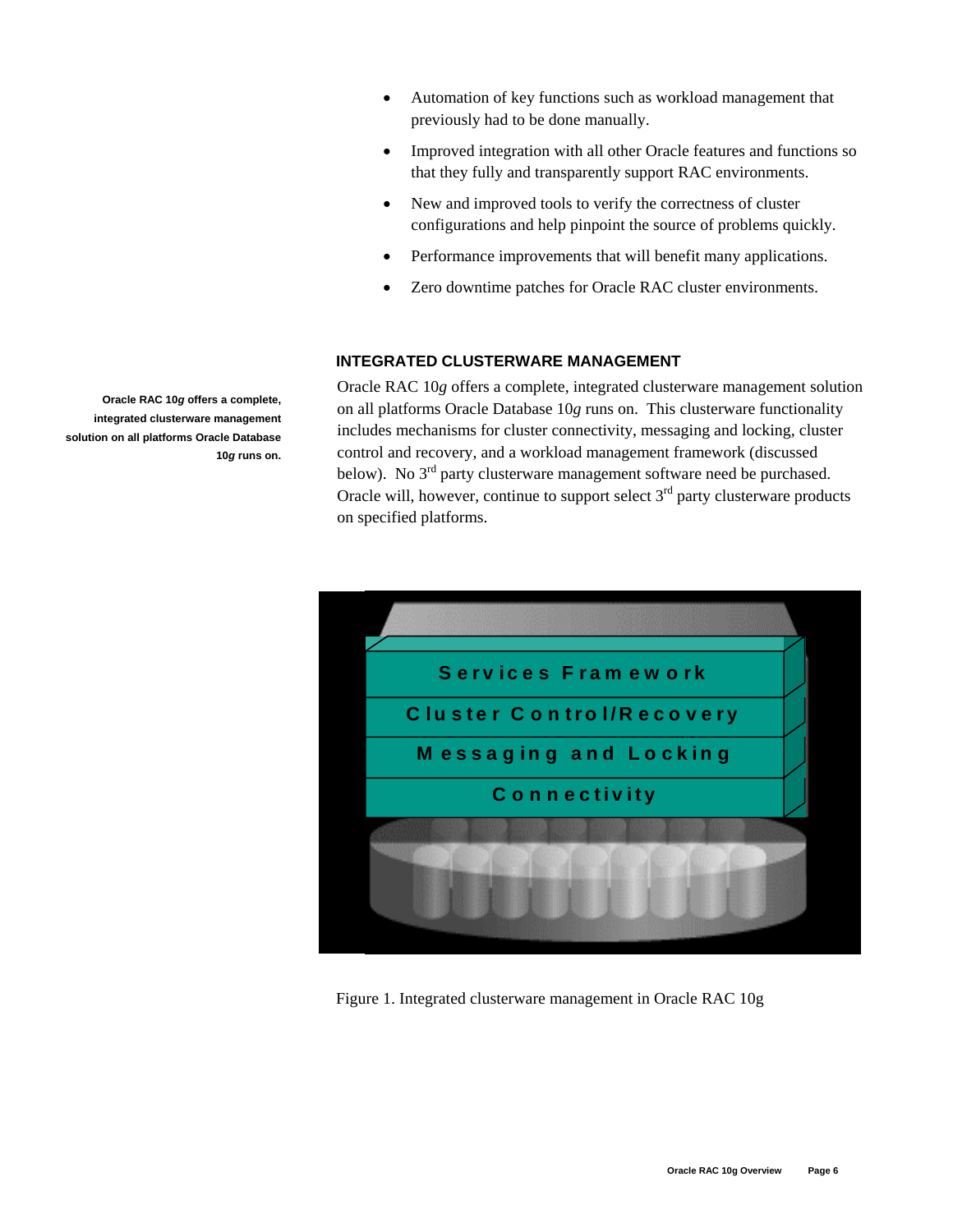Integrated clusterware management in Oracle RAC 10*g* offers the following benefits:

- *Low cost.* Oracle does not charge extra for this capability.
- *Single-vendor support.* No finger pointing is possible.
- *Simpler installation, configuration and ongoing maintenance.* The Oracle RAC 10*g* clusterware functionality is installed, configured and maintained using standard Oracle Database management tools. No extra integration steps are necessary.
- *Consistent high quality across all platforms.* Oracle is able to perform much more intensive testing of new software releases than is possible with 3rd party products.
- *Consistent functionality across all platforms*. For example, some 3rd party clusterware products limit the number of nodes that can be supported within a cluster. With Oracle RAC 10*g,* up to 64 nodes are supported on all platforms. Users can also expect a consistent response across all platforms to high availability challenges such as server node failures, interconnect failures, I/O fencing behaviors, and more.
- *Support for advanced functionality*. This includes integrated monitoring and notification capabilities to enable fast, coordinated recovery across both database and application tiers in case of failure (See "Fast Connection Fail-Over" section below).

# **SINGLE SYSTEM IMAGE MANAGEMENT**

Oracle Enterprise Manager 10*g* has been significantly enhanced to enable true single system image management of cluster database deployments. Enterprise Manager's Cluster Database Page provides a single view of system status across multiple nodes. It also enables direct drill down to individual instances when needed. See Figure 2.

From the Cluster Database Page you can:

- View overall system status, e.g., the number of nodes in the cluster database and their current status
- View alerts aggregated across all instances with drill down to the source of each alert and additional detail
- Set threshold for alert generation on a cluster database-wide basis
- Monitor performance metrics aggregated across all instances or displayed side by side so that instances can be readily compared, with additional drill down as needed

**Oracle Enterprise Manager 10***g* **has been significantly enhanced to enable true single system image management of cluster database deployments.**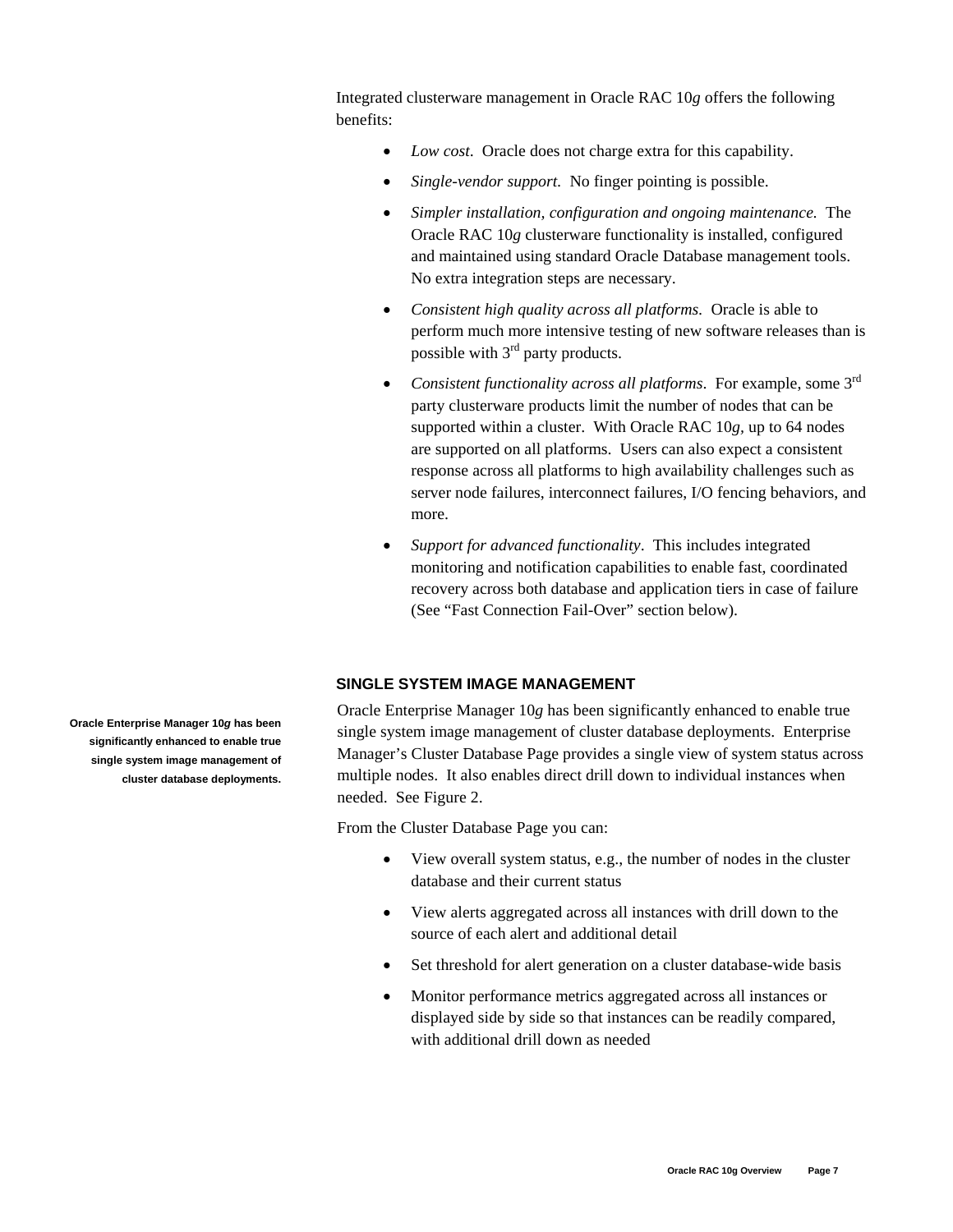- Monitor cluster cache coherency statistics (e.g., global buffer gets, etc.)
- Perform cluster database-wide operations including the ability to initiate backup & recovery operations, start/stop instances, and so on.
- Manage services (see "Automatic Workload Management" section below) by performing operations such as start/stop, enable/disable and relocate services as well as monitoring of service performance.
- Oracle Enterprise Manager 10*g* also provides a Cluster Page for viewing the cluster hardware and operating system platform as a whole. This is particularly useful when the cluster is supporting multiple databases. Overall cluster platform status can be readily accessed with easy drill down capabilities to individual databases when needed.



Figure 2. Single system image Cluster Database Page for Oracle RAC 10g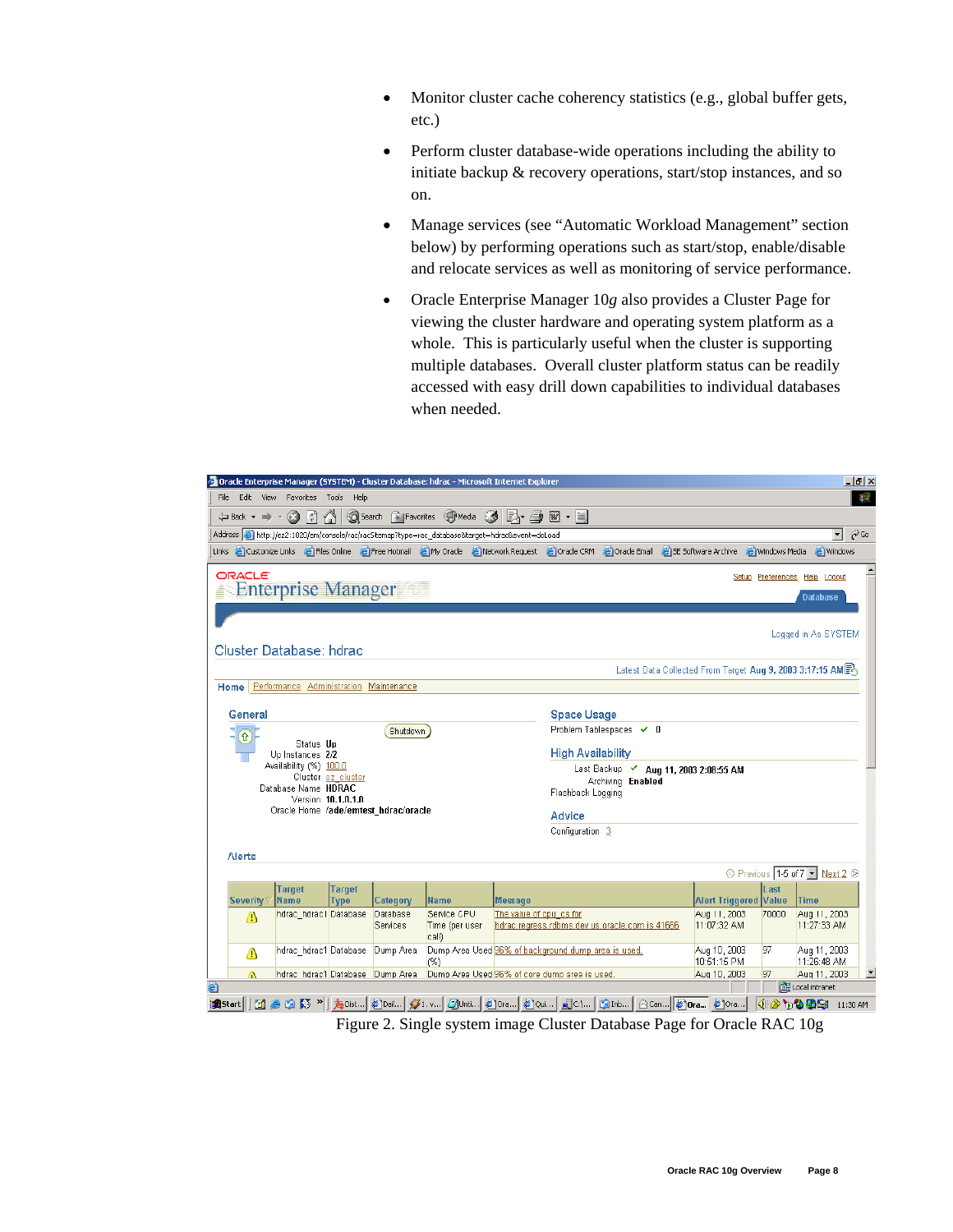**With Oracle Database 10***g***, application workloads can be defined as services so that they can be individually managed and controlled.**

**With Oracle Database 10***g***, rules can be defined to automatically allocate processing resources to services during normal operations and when failures occur.** 

#### **AUTOMATIC WORKLOAD MANAGEMENT**

With Oracle Database 10*g*, application workloads can be defined as services so that they can be individually managed and controlled. DBAs control which processing resources are allocated to each service during both normal operations and in response to failures. Performance metrics are tracked by service and thresholds set to automatically generate alerts should these thresholds be crossed. CPU resource allocations and resource consumption controls are managed for services using Resource Manager. Oracle tools and facilities such as Job Scheduler, Parallel Query, and Oracle Streams Advanced Queuing also use services to manage their workloads.

With Oracle Database 10*g*, rules can be defined to automatically allocate processing resources to services. Oracle RAC 10*g* instances can be allocated to process individual services or multiple services as needed. These allocation rules can be modified dynamically to meet changing business needs. For example, these rules could be modified at the end of quarter to ensure that there are enough processing resources to complete critical financial functions on time. Rules can also be defined so that when instances running critical services fail, the workload will be automatically shifted to instances running less critical workloads.



Figure 3. Example of service provisioning across 6 node cluster

Services are identified by globally unique names. For example, an application suite can define a service for each application component, such as general ledger, accounts receivable, order entry, and so on. Middle tier applications and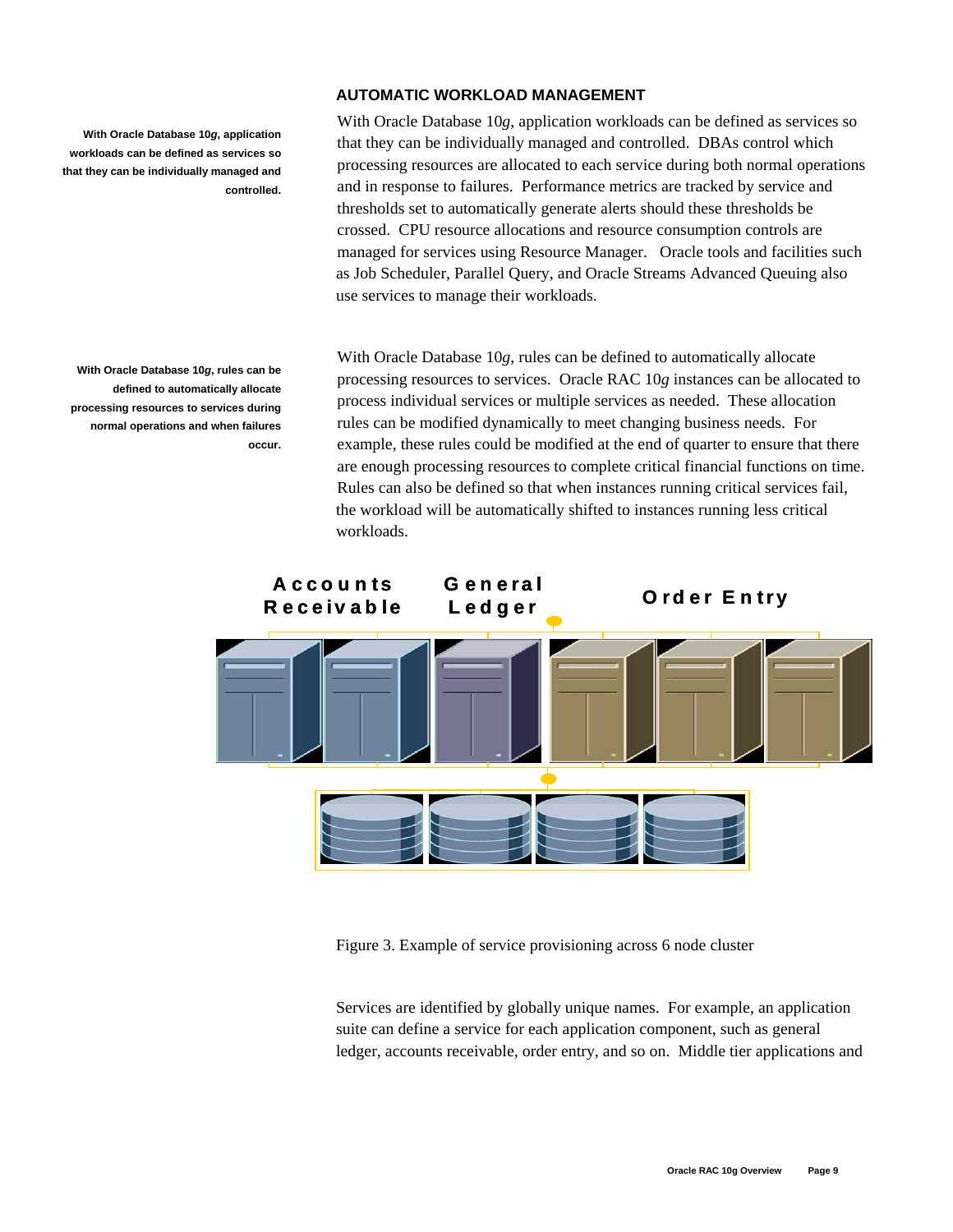clients select a service by specifying the service name in the TNS connect data when connecting to the database. No changes need be made to the applications themselves.

DBAs can use DBCA or SRVCTL to initially define services and assign them to a set of PREFERRED instances that the service will run on at startup and to set of AVAILABLE instances that will be automatically used should failures occur. These definitions are used by the Listener to assign connections to instances when new sessions are established. Using Oracle Enterprise Manager 10g, services can also be flexibly controlled. For example, DBAs can perform operations such as start/stop, enable/disable, and relocate on services.

#### **Workload Monitoring**

The Oracle Automatic Workload Repository 10*g* lets DBAs manage the performance of services for both RAC and single instance databases. Response times, CPU consumption, and other metrics are automatically collected by service. Applications can enable collection of finer grained performance data by instrumenting their code to set tags identifying operations within a service by their originating application MODULE and ACTION.

The Automatic Workload Repository maintains the metrics for service performance continuously. The views – V\$SERVICE\_METRICS and V\$SERVICE\_METRICS\_HISTORY - contains measures for every service every 60 seconds for the past hour. Graphical displays within Oracle Enterprise Manager 10*g* make it easy to identify top services, top modules and top actions based on CPU consumption and other metrics.

Using Oracle Enterprise Manager 10*g*, thresholds can be set on call response times and other service level metrics so that alerts will be automatically generated when those thresholds are crossed. For example, DBAs can be alerted to allocate additional processing resources to a service should performance levels not meet required service levels. Application mid-tier components and products could also potentially make use of this data for load balancing.

#### **Resource Management**

Oracle Resource Manager 10*g* can automatically assign work requests that connect using a service to consumer groups for more fine tuned management of resource allocations. For example, a DBA could assign two-thirds of available CPU resources to a high priority service mapped to one consumer group and one-third of available CPU resources to a lower priority service mapped to a second consumer group. Other controls can be also placed on service workloads to limit the execution times of long running operations, the number of active sessions that are allowed to execute concurrently, the resources consumed by long running resource intensive sessions, and other resource

**DBAs can use DBCA or SRVCTL to initially define services and assign them to a set of PREFERRED instances that the service will run on at startup and to set of AVAILABLE instances that will be automatically used should failures occur.**

**The Oracle Automatic Workload Repository 10***g* **lets DBAs manage the performance of services for both RAC and single instance databases. Response times, CPU consumption, and other metrics are automatically collected by service.** 

**Oracle Resource Manager 10***g* **can automatically assign work requests that connect using a service to consumer groups for more fine tuned management of resource allocations.**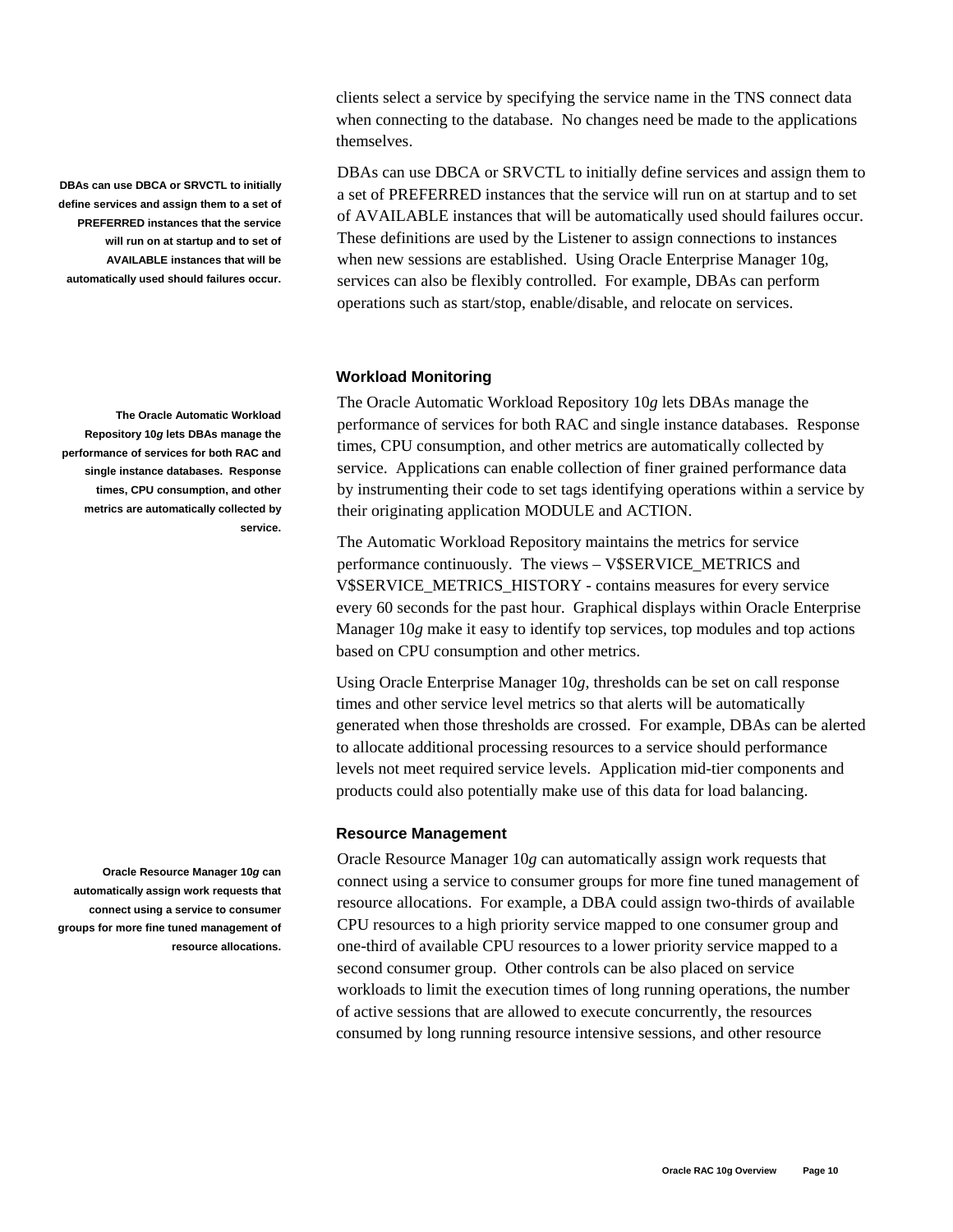usages. Again, services can work with Resource Manager in both RAC and single instance environments.

# **Oracle Tools and Facilities**

Other Oracle tools and facilities such as Job Scheduler and Parallel Query can make use of services by setting the service name as part of their workload definition. For the Job Scheduler, jobs are assigned to job classes that can run within services. For parallel query and parallel DML, the query coordinator connects to a service, and the parallel query slaves inherit the service for the duration of the execution. Work requests executing under a service inherit the performance thresholds of the service and are measured as part of the service.

#### **FAST CONNECTION FAIL-OVER**

Oracle RAC 10*g* enables fast, coordinated recovery between the database and application mid-tier components and products. Oracle RAC 10*g* will initially support Oracle JDBC Fast Connection Fail-Over with Oracle Application Server 10g and will support additional mid-tier components and products in the future.

Oracle RAC 10*g* detects when instances go down and when they come back up. A highly adaptable notification system sends UP and DOWN signals to the application mid-tier immediately so that appropriate self-correcting recovery procedures can be applied. This is much more efficient than detecting failures of networking calls (e.g., through TCP/IP timeouts) and will reduce recovery time from many minutes to just a few seconds. It also enables a much more coherent and comprehensive response to both failure and recovery events than is possible with the use of Virtual IP (VIP) addresses alone. Use of VIP addresses, new with RAC 10g, enable failure messages to be returned more quickly.

With JDBC Fast Connection Fail-Over, the DOWN event initiates processing to clean up bad connections from the JDBC Implicit Connection Cache and prevents bad or invalid connections from being handed out to application work requests. If an application is in the middle of a transaction an appropriate SQL exception will be thrown and the transaction will be rolled back. The application or container can then retry the connection request and re-establish session state. The UP event initiates load balancing of connections in the cache. Connections are established and load balanced to all active RAC instances, without waiting for application connection requests or retries.

**Other Oracle tools and facilities such as Job Scheduler and Parallel Query can make use of services by setting the service name as part of their workload definition.**

**Oracle RAC 10***g* **enables fast, coordinated recovery between the database and application mid-tier components and products.**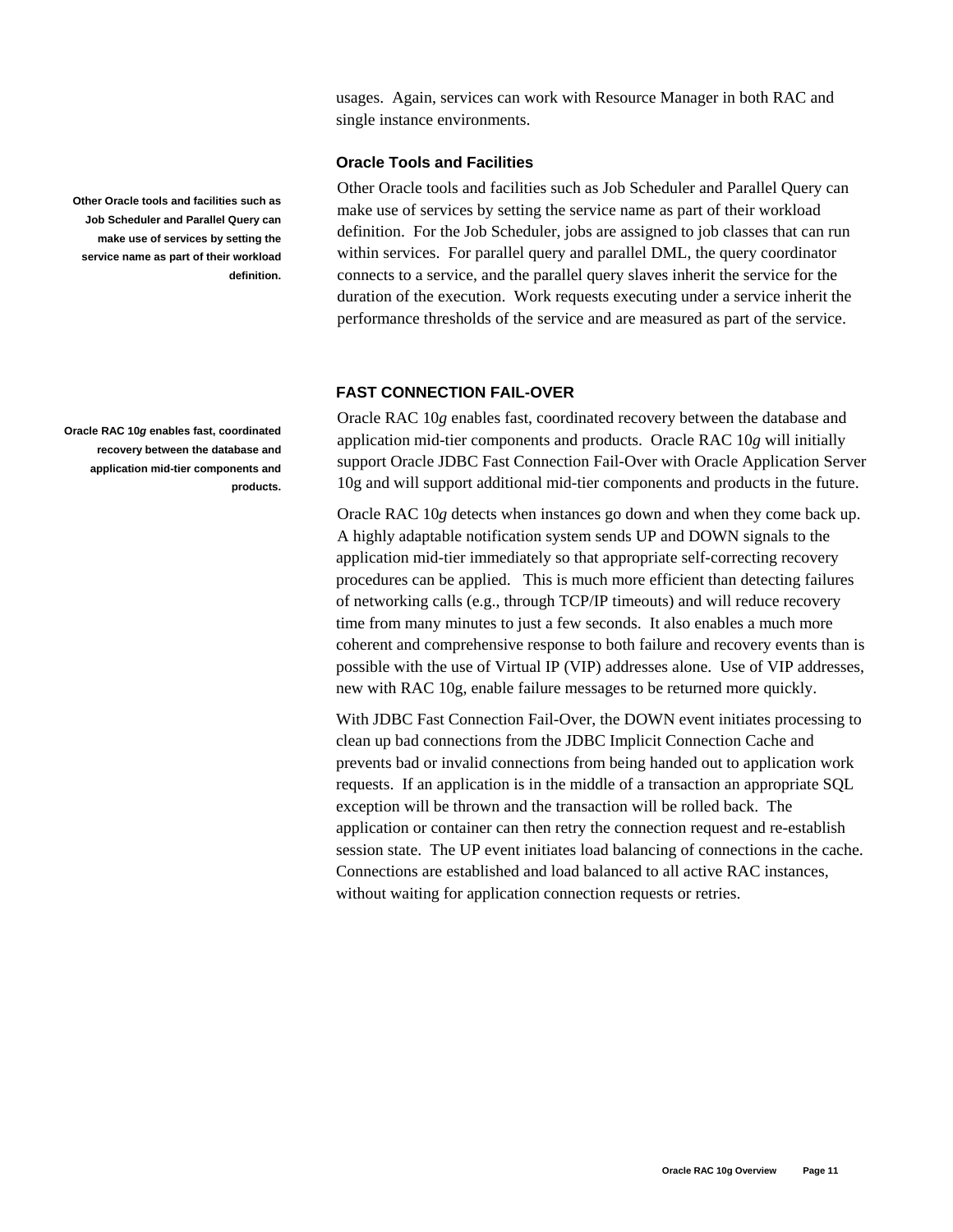**With Oracle Enterprise Manager 10***g***, the management component of Oracle Data Guard, Data Guard Broker, is now completely integrated with RAC.**

**Oracle Database 10***g* **introduces a new cluster configuration verification tool and improvements in the diagnostic tools first introduced in Oracle9i.** 

**New optimizations in Oracle RAC 10***g* **will provide performance improvements for many applications.**

# **DATA GUARD INTEGRATION FOR DISASTER RECOVERY**

With Oracle Enterprise Manager 10*g*, the management component of Oracle Data Guard, Data Guard Broker, is now completely integrated with RAC. Data Guard disaster recovery environments involving Oracle RAC databases can be as easily managed as those employing single instance databases.

Automatic workload management can be used to re-provision services to the standby system in case of disaster to ensure that the most critical services maintain required service levels while low priority services may be run at a diminished capacity or not at all. This can reduce costs by allowing the standby system to be configured with less total capacity than the primary.

## **CLUSTER VERIFICATION AND IMPROVED DIAGNOSTIC TOOLS**

Oracle Database 10*g* introduces a new cluster configuration verification tool and improvements in the diagnostic tools first introduced in Oracle9i. Together these tools help users both avoid problems and resolve problems more quickly should they occur.

The cluster verification tool eliminates errors through pre and post validation of installation steps and/or configuration changes. It can also be used for ongoing cluster validation. The tool is invoked through a command line interface or through an API by other programs such as OUI, OEM, DBCA, and ASM. The cluster verification tool will be made available via OTN after Oracle Database 10*g* becomes generally available.

Diagnostic tools have been improved to further speed problem resolution times, reduce the need to reproduce problems, improve ease of use, and minimize database overhead in both RAC and non-cluster environments. In Oracle Database 10*g* much more of the Oracle Database executable has been instrumented to generate diagnostic trace data. Note that diagnostic tools should only be used under the direction of Oracle Support.

# **PERFORMANCE IMPROVEMENTS**

Along with significant improvements in manageability, Oracle RAC 10*g* offers a number of performance improvements that will benefit many applications. These include improvements in instance failure recovery times, several optimizations that improve the performance key application operations, and dynamic re-mastering which automatically provides performance improvements for certain types of workloads.

Most applications will experience a speedup in instance failure recovery time due to a series of optimizations that reduce path length and allow key recovery functions to performed concurrently. Internal lab tests show reductions in recovery time of up to one half for applications configured for maximum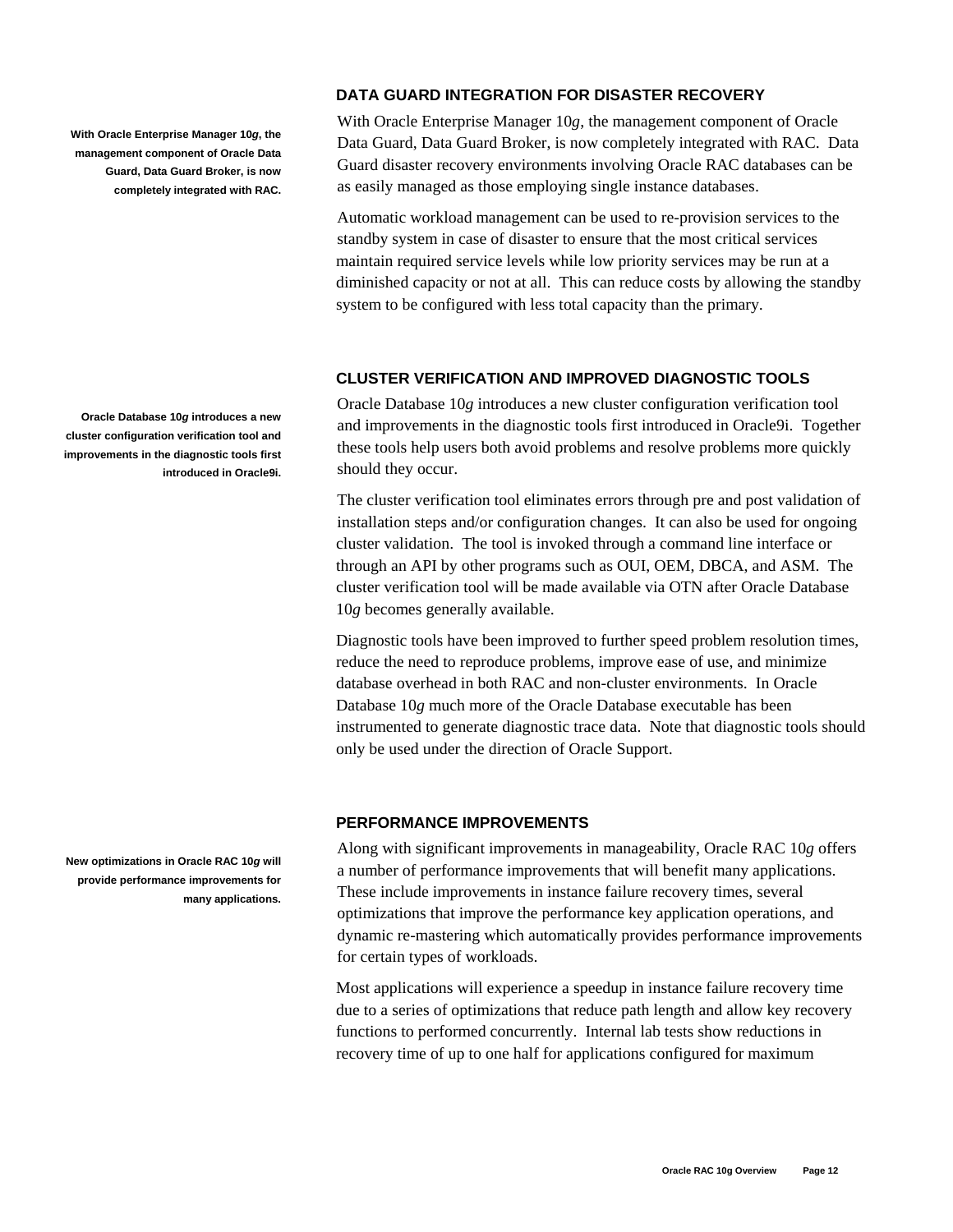recovery speed. The Fast Connection Fail-Over feature described above also enables fast, coordinated recovery between the database and application mid-tier components and products.

Other valuable optimizations provide performance benefits for certain types of application operations. These include reductions in transaction synchronization overhead that provide the most noticeable benefit to short transactions such as simple account balance updates. Message aggregation improves the efficiency of CacheFusion communication between nodes by combining multiple messages into one when appropriate. This provides the most noticeable benefit to operations that generate large numbers of messages between nodes such as check-pointing, online redo scans, and full table scans. Also, Oracle Streams Advanced Queuing now uses the fast CacheFusion communications layer to more efficiently deliver global events to subscribers on remote RAC instances.

Another important optimization is dynamic resource re-mastering. When applications consist of multiple workloads it is not unusual for one or more workload to exhibit a high degree of affinity to certain sets of data resources. If this occurs, RAC 10g will automatically detect it and re-master these resources to the instance displaying the affinity. As workloads change and are shifted between instances over time this mechanism adapts automatically to re-master resources optimally. This optimization improves performance without requiring any manual tuning or changes to applications or data layouts.

# **ZERO DOWNTIME PATCHING**

Oracle now supports the application of patches to the nodes of a RAC system in a rolling fashion with no downtime. Patches are applied one node at a time while the other nodes in the RAC system are up and operational. See Figure 4. Patches will be labeled as being qualified for installation as rolling upgradeable, or not, depending on the changes being made by the patch. Oracle expects most patches will be rolling upgradeable but some that modify common structures shared between instances, or the contents of the database, will not be. In addition, only individual patches – not patch sets – will be rolling upgradeable. This capability is supported beginning with Oracle 9.2.0.2.

**Oracle now supports the application of patches to the nodes of a RAC system in a rolling fashion with no downtime.**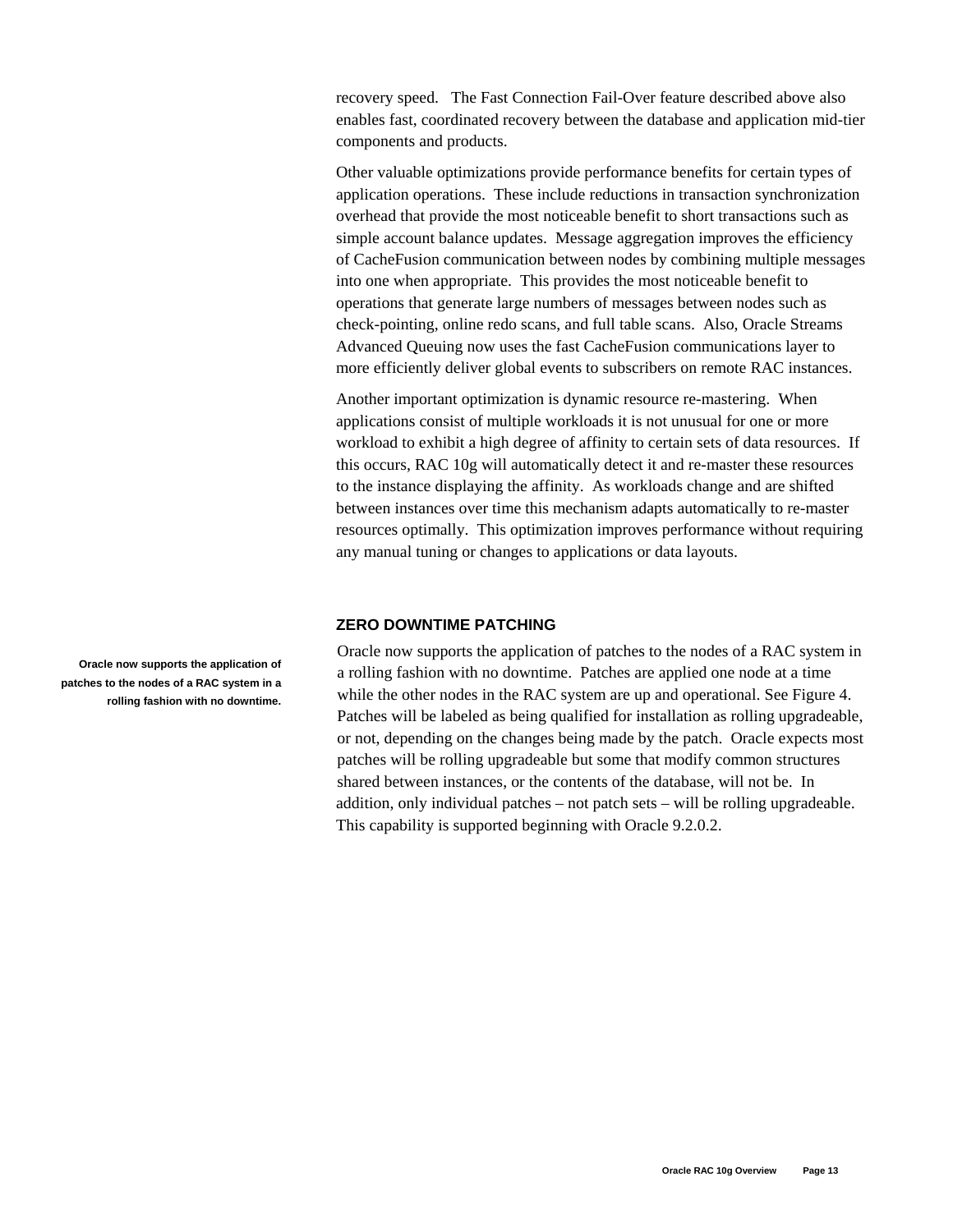

Figure 4. Example of rolling patch upgrade with zero downtime in 3 node cluster

#### **CONCLUSION**

The Oracle Database 10*g*, and the specific new manageability enhancements provided by Oracle RAC 10*g*, enable Enterprise Grids and "RAC for everyone" - the ubiquitous adoption of Oracle RAC by all types of businesses for all types of applications. Enterprise Grids are built from large configurations of standardized, commodity-priced components: processors, network, and storage. With Oracle RAC's cache fusion technology, the Oracle Database adds to this the highest levels of availability and scalability. And now, with the Oracle Database 10*g* and Oracle RAC 10*g* dramatically reducing operational costs still further, new levels of flexibility become possible through dynamic provisioning of nodes, storage, CPUs, and memory to maintain service levels more easily and efficiently while lowering cost still further through improved utilization. Enterprise Grids are the data centers of the future and enable business to be adaptive, proactive, and agile.

**Oracle now supports the application of The Oracle Database 10***g***, and the specific new manageability enhancements provided by Oracle RAC 10***g***, enable Enterprise Grids and "RAC for everyone" the ubiquitous adoption of Oracle RAC by all types of businesses for all types of applications.**